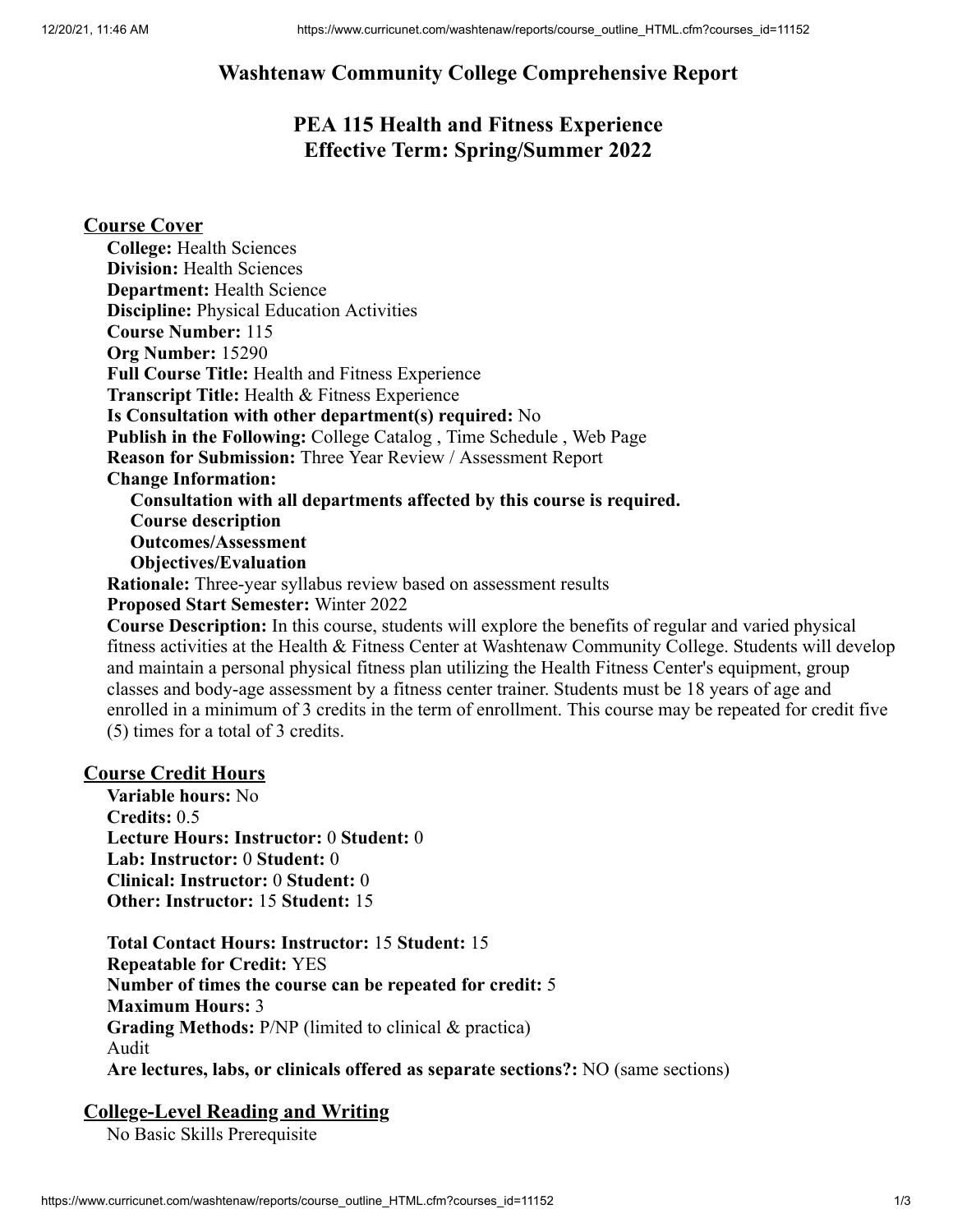## **College-Level Math**

#### **Requisites**

**Prerequisite** Minimum of 18 years of age **Prerequisite** Student must be enrolled in at least 3 other credit hours.

## **General Education**

**Degree Attributes** Below College Level Pre-Reqs

#### **Request Course Transfer**

**Proposed For:**

#### **Student Learning Outcomes**

1. Utilize the Health & Fitness Center to increase or maintain personal physical fitness activity.

#### **Assessment 1**

Assessment Tool: Attendance record from the Health & Fitness Center Assessment Date: Winter 2025 Assessment Cycle: Every Three Years Course section(s)/other population: All Number students to be assessed: A random sample of 20% of all students How the assessment will be scored: Attendance records Standard of success to be used for this assessment: 75% of the students will attend the fitness center 15 or more times during the semester. Who will score and analyze the data: Departmental instructor will analyze the data.

2. Develop an obtainable health and fitness plan.

#### **Assessment 1**

Assessment Tool: Personal fitness plan

Assessment Date: Winter 2025

Assessment Cycle: Every Three Years

Course section(s)/other population: All

Number students to be assessed: A random sample of 20% of all students

How the assessment will be scored: Departmentally-developed rubric.

Standard of success to be used for this assessment: 75% of students will score 75% (3 out 4) or higher.

Who will score and analyze the data: Departmental instructor will analyze the data.

#### **Course Objectives**

1. Review fitness level utilizing Polar Body Age Assessment with a certified Fitness Specialist.

- 2. Set fitness goals.
- 3. Participate in fitness activities.
- 4. Review fitness accomplishments.
- 5. Discuss Health & Fitness Center membership rules.
- 6. Review Health & Fitness Center hours of operation and group sessions schedule.

#### **New Resources for Course**

#### **Course Textbooks/Resources**

Textbooks Manuals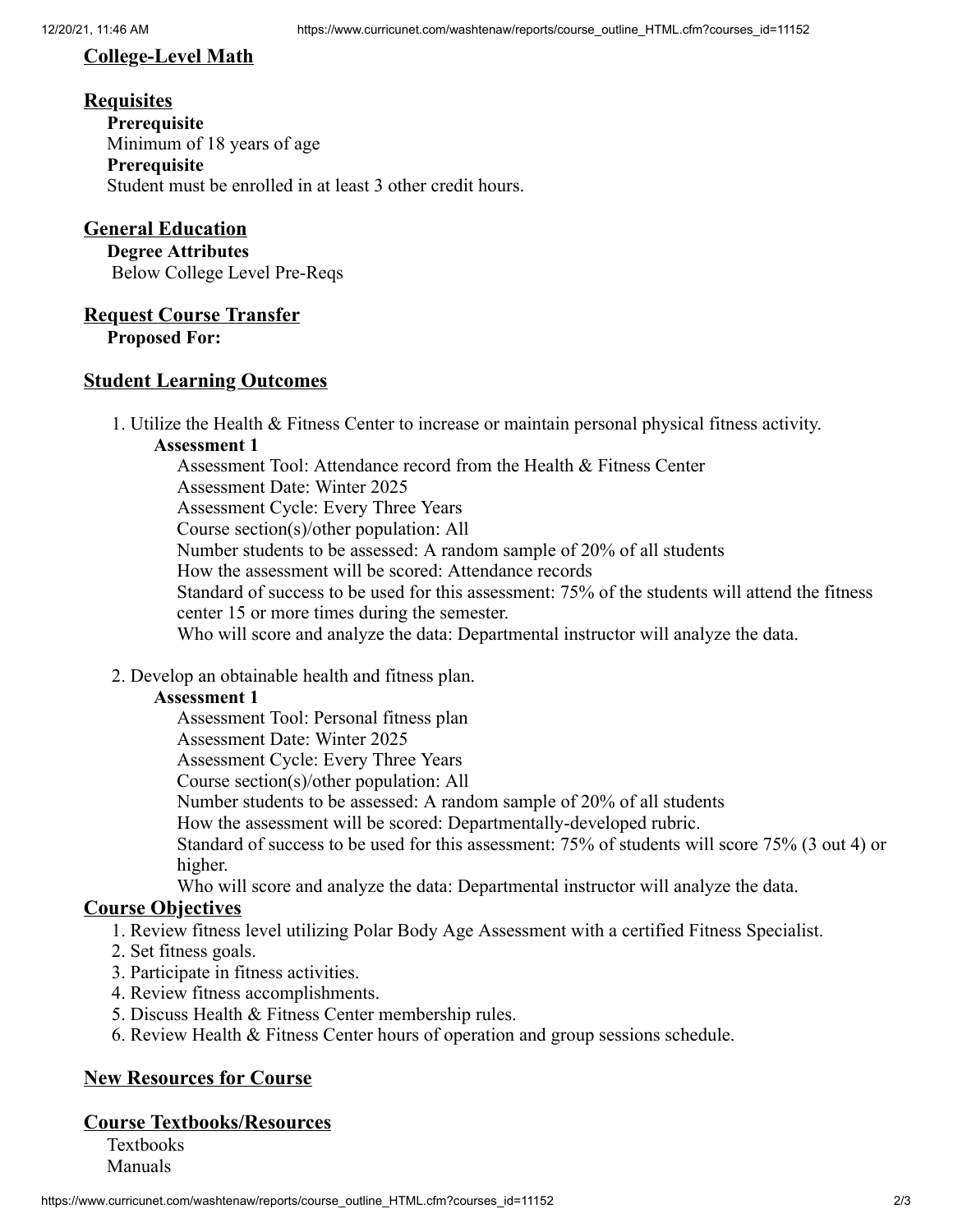Periodicals Software

#### **Equipment/Facilities**

Other: WCC Health & Fitness Center.

| Action                  | Date         |
|-------------------------|--------------|
|                         |              |
| <b>Faculty Preparer</b> | Aug 18, 2021 |
|                         |              |
| Recommend Approval      | Aug 18, 2021 |
|                         |              |
| Recommend Approval      | Aug 18, 2021 |
|                         |              |
| Recommend Approval      | Dec 07, 2021 |
|                         |              |
| Recommend Approval      | Dec 08, 2021 |
|                         |              |
| Approve                 | Dec 08, 2021 |
|                         |              |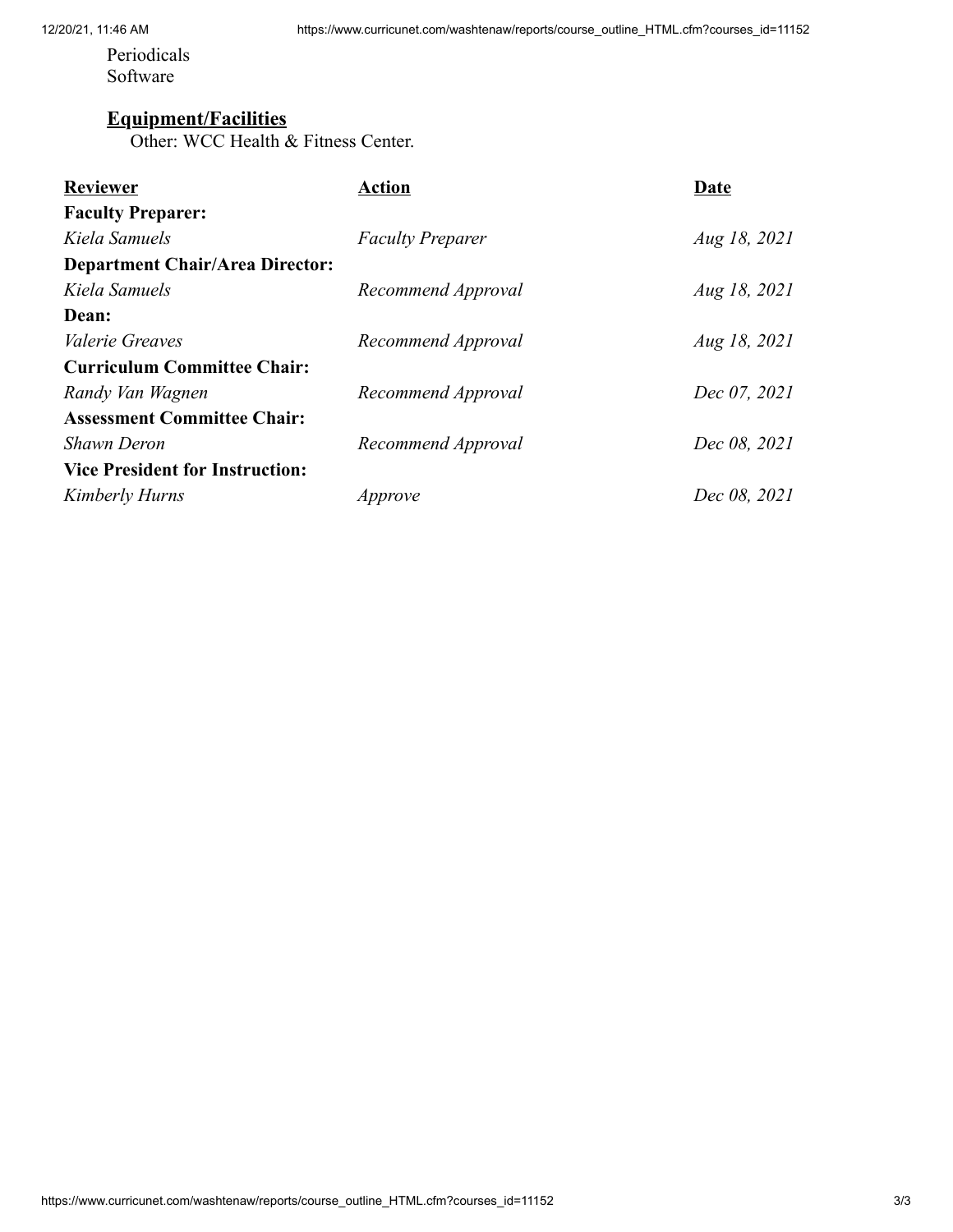# **PEA 115 Health and Fitness Experience Effective Term: Winter 2016**

**Course Cover Division:** Math, Science and Engineering Tech **Department:** Life Sciences **Discipline:** Physical Education Activities **Course Number:** 115 **Org Number:** 12120 **Full Course Title:** Health and Fitness Experience **Transcript Title:** Health & Fitness Experience **Is Consultation with other department(s) required:** No **Publish in the Following:** College Catalog , Time Schedule , Web Page **Reason for Submission:** Three Year Review / Assessment Report **Change Information: Consultation with all departments affected by this course is required. Outcomes/Assessment Objectives/Evaluation Rationale:** 3-year update **Proposed Start Semester:** Spring/Summer 2015 **Course Description:** Providing access to the Health & Fitness Center at Washtenaw Community College, this course encapsulates the benefits of regular and varied physical fitness activities. Students must be 18 years of age and enrolled in a minimum of 3 credits in the term of enrollment. This course may be repeated for credit five (5) times for a total of 3 credits.

#### **Course Credit Hours**

**Variable hours:** No **Credits:** 0.5 **Lecture Hours: Instructor:** 0 **Student:** 0 **Lab: Instructor:** 0 **Student:** 0 **Clinical: Instructor:** 0 **Student:** 0 **Other: Instructor:** 15 **Student:** 15

**Total Contact Hours: Instructor:** 15 **Student:** 15 **Repeatable for Credit:** YES **Number of times the course can be repeated for credit:** 5 **Maximum Hours:** 3 **Grading Methods:** P/NP (limited to clinical & practica) Audit **Are lectures, labs, or clinicals offered as separate sections?:** NO (same sections)

#### **College-Level Reading and Writing**

No Basic Skills Prerequisite

**College-Level Math Requisites Prerequisite** Minimum of 18 years of age **Prerequisite**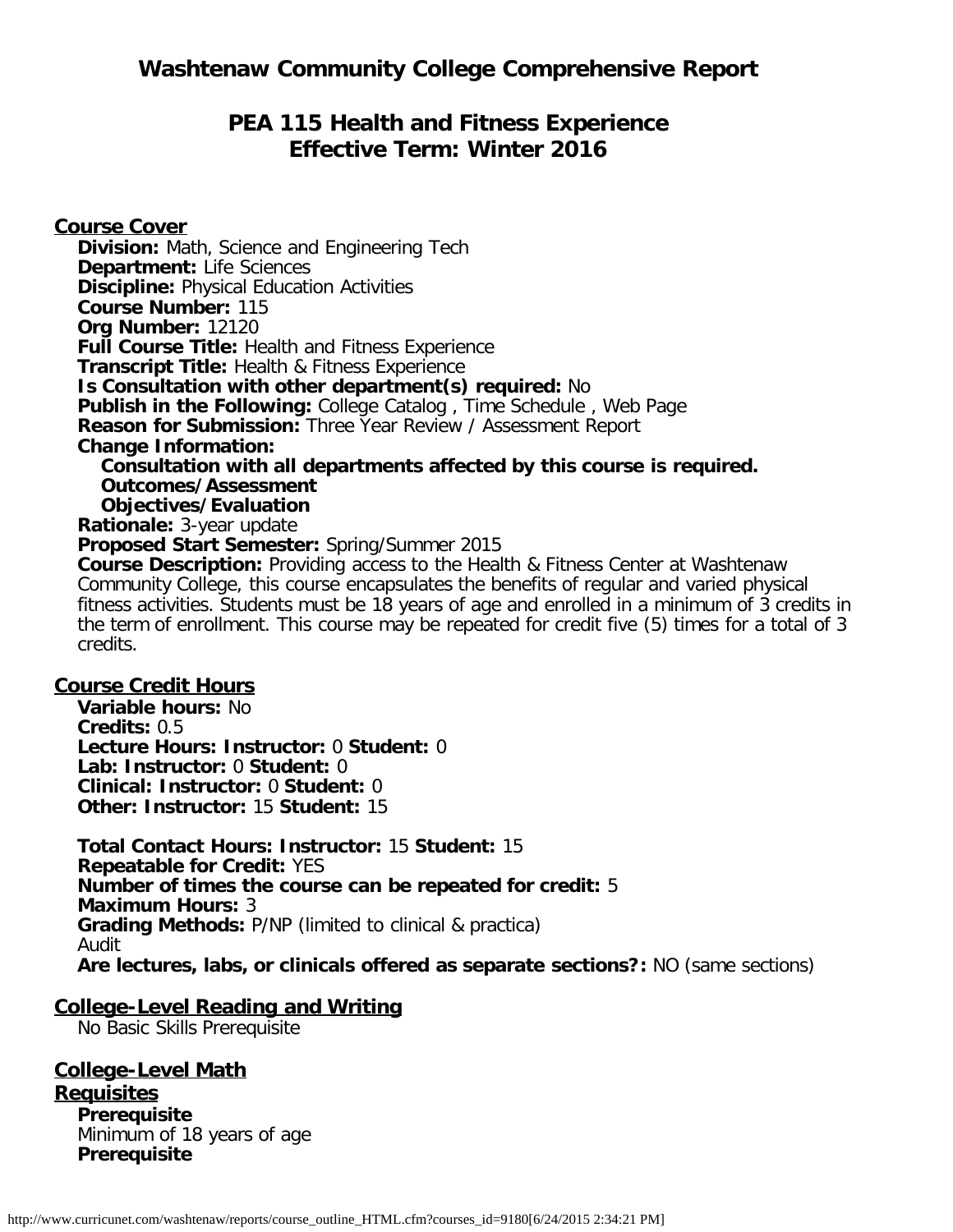Student must be enrolled in at least 3 other credit hours.

## **General Education**

**Degree Attributes**

Below College Level Pre-Reqs

**Request Course Transfer Proposed For:**

## **Student Learning Outcomes**

1. Participate in varied physical fitness activities on a regular basis.

### **Assessment 1**

**Assessment Tool:** Preliminary questionnaire, attendance records and final questionnaire

**Assessment Date:** Fall 2012

**Assessment Cycle: Every Three Years** 

**Course section(s)/other population:** all

#### **Number students to be assessed:** all

**How the assessment will be scored:** Questionnaire will be scored using an answer key. Attendance records will be reviewed for the total number of times the student actively engaged at the fitness center.

**Standard of success to be used for this assessment:** 75% of the students will attend the fitness center 15 or more times during the semester. 75% of the respondents to the final questionnaire will achieve their fitness goals.

**Who will score and analyze the data:** Instructor will analyze the data.

# **Course Objectives**

- 1. Review fitness level. **Matched Outcomes**
- 2. Set fitness goals. **Matched Outcomes**
- 3. Participate in fitness activities. **Matched Outcomes**
- 4. Review fitness accomplishments. **Matched Outcomes**

## **New Resources for Course**

#### **Course Textbooks/Resources**

**Textbooks** Manuals Periodicals **Software** 

## **Equipment/Facilities**

Other: WCC Fitness Center.

| <b>Reviewer</b>                        | <b>Action</b>           | Date         |
|----------------------------------------|-------------------------|--------------|
| <b>Faculty Preparer:</b>               |                         |              |
| Anne Heise                             | <b>Faculty Preparer</b> | Apr 16, 2015 |
| <b>Department Chair/Area Director:</b> |                         |              |
| Anne Heise                             | Recommend Approval      | Apr 16, 2015 |
| Dean:                                  |                         |              |
| Kristin Good                           | Recommend Approval      | Apr 29, 2015 |
| <b>Vice President for Instruction:</b> |                         |              |